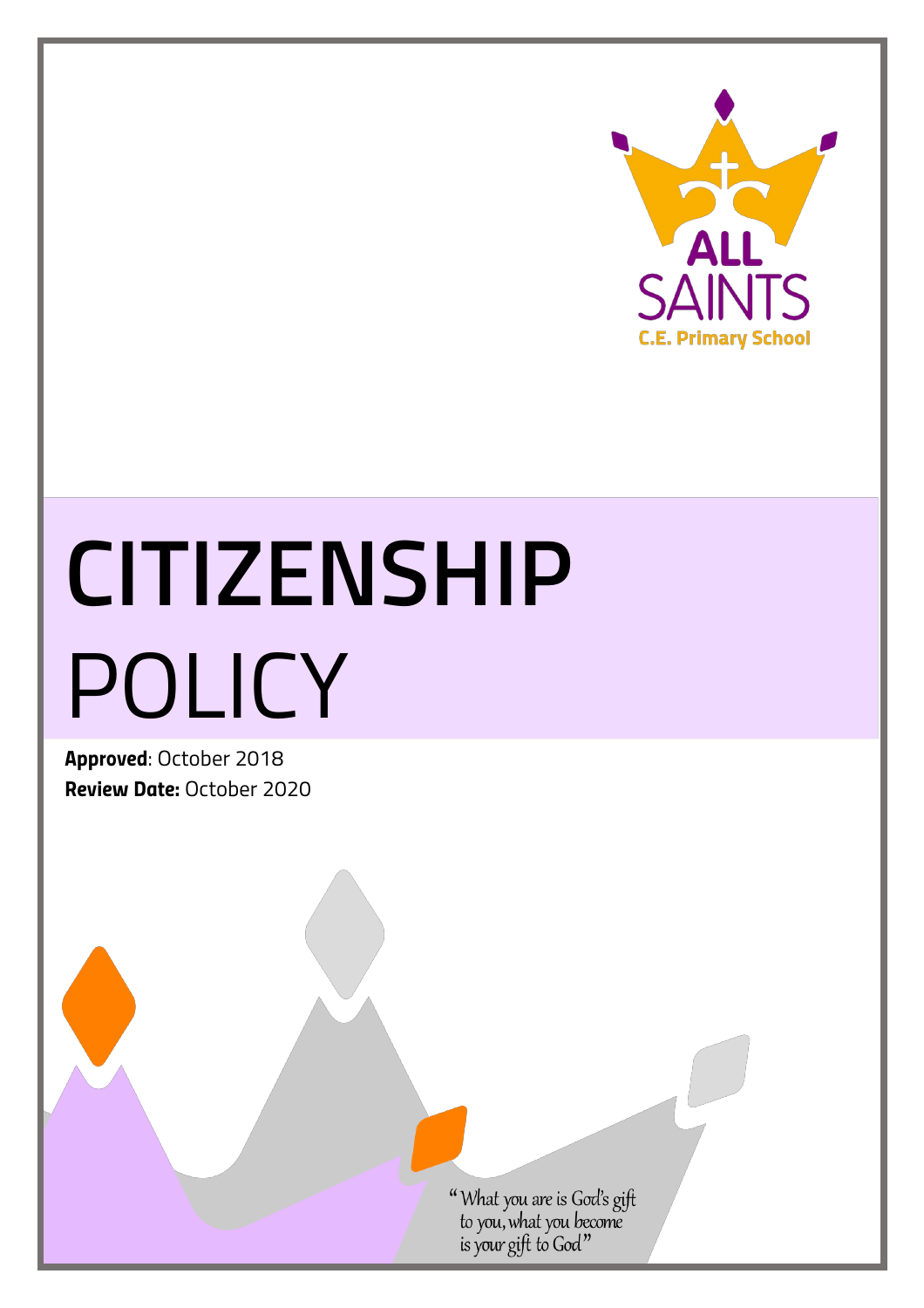Hesketh-with-Becconsall All Saints Church of England Primary School will play its part in helping all learners to understand about the rights and responsibilities of being a citizen of the United Kingdom. The curriculum, teaching and learning will fit them for life in England where the population has an increasingly rich diversity of backgrounds, origins, beliefs and cultures. We will help all to become good citizens of our nation.

## **OBJECTIVES**

- 1. To help all develop an understanding of the rights and responsibilities of being a citizen of the United Kingdom as a constitutional monarchy.
- 2. To ensure that all learn about our system and institutions of government and local government.
- 3. To ensure that all learn about our democratic institutions and the laws that underwrite our nation and provide all with freedom, justice and equality.
- 4. To help learners understand and value the rich diversity that other citizens from different cultures, religions and backgrounds bring to our national society.
- 5. To help all learn about our nation's history, culture, traditions and its' developing and changing nature.
- 6. To help learners learn to take a pride in their national identity. To love and respect the Queen and country and to be loyal and patriotic.
- 7. To ensure that pupils understand that within British society all must be treated with kindness and respect including those of different sexual orientation, those with SEN/D and those of different religious, racial or cultural backgrounds.

## **STRATEGIES**

- 1. The school will teach about citizenship by developing its teaching, learning and curriculum to help children all to understand their national identity through history, geography, English, sport and games, personal and social education and religious education,
- 2. This school will teach children about our parliamentary democracy and its key institutions.
- 3. Learners will be taught about democracy and universal suffrage and the duty of citizens to participate and influence the outcomes.
- 4. We will develop the skills of participation and responsible action necessary for living together as citizens of England within the United Kingdom.
- 5. We will promote equity and excellence to ensure equal opportunities for all to succeed and do well.
- 6. We will provide good opportunities in teaching and learning and in other aspects of the school's life for pupils to participate and develop the important knowledge, skills and understanding that they will need to be good citizens.
- 7. We will teach learners the geography and history of our nation and they will learn about the people and the events of the past that have helped to shape our nation.
- 8. Pupils will learn about the democratic structures of our national government and we will promote civic pride by helping them learn and understand about local government.
- 9. They will learn about the Queen and the role of the monarchy, the flags, arms and symbols of our nation.
- 10. We will teach the importance of duty, loyalty and patriotism.

## **OUTCOMES**

Through our work and partnerships, pupils will gain a good understanding of the privileges, rights, responsibilities and duties of citizenship. We will equip young people with the knowledge, skills and understanding to make a positive contribution to our local and national community. We will develop responsible young citizens who support community cohesion. This policy will make a key contribution to the school's positive ethos.